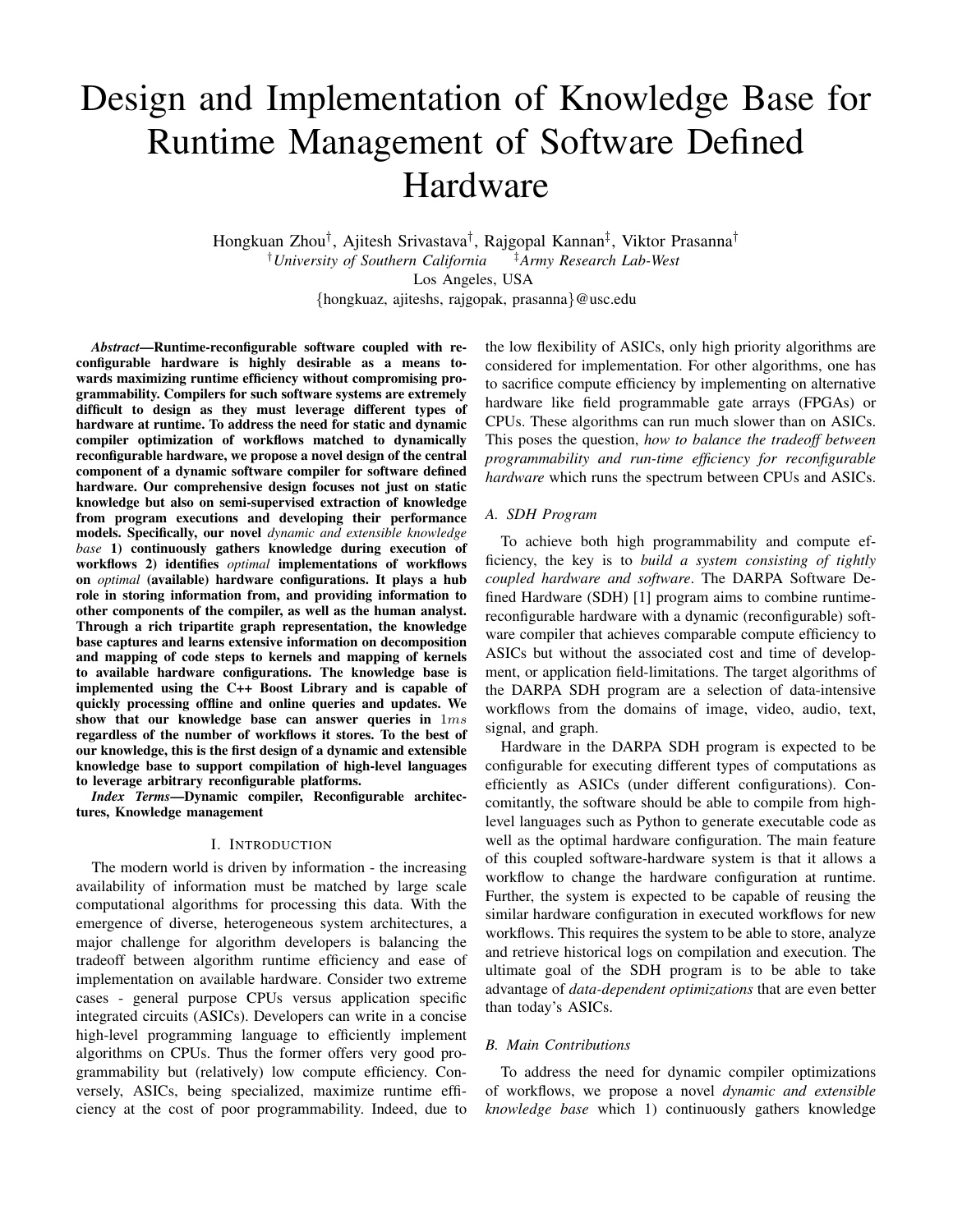during execution of workflows 2) identifies *optimal* implementations of workflows on *optimal* (available) hardware configurations, given the sequence of their constituting steps, based on compile-time and run-time queries.

Our knowledge base is dynamic and extensible, i.e., it keeps updating its contents at runtime so that the knowledge stored is more accurate, and it evolves with time. We conduct experiments showing that the query time of the knowledge base is linear with its size. Combined with the result that a small number of algorithmic building blocks (kernels) can cover most workflows, we conclude that our knowledge base does not need to be large, and so it can quickly answer queries from other components of the compiler.

To summarize, our main contributions are as follows:

- 1) We propose a rich labeled tripartite network representation of the knowledge base, that gathers the knowledge of optimized implementations of key algorithmic steps and kernels on various parameterized hardware.
- 2) We design a query interface so that other components of the compiler can interact with the knowledge base at compile-time as well as execution-time.
- 3) We present the implementation of the knowledge base using C++ Boost library.
- 4) We demonstrate that the knowledge base is capable of answering queries within  $1ms$  even with large number of workflows.
- 5) We demonstrate that a small number of kernels can capture majority of workflows, suggesting that our knowledge base can be lightweight.

## II. BACKGROUND AND RELATED WORK

The key to build the software defined hardware that can achieve both high programmability and efficiency is to build compilers for high-level programming language. Such compilers compile the programs before and during runtime. The compilers generates hardware configuration when the computation and communication patterns changes in the programs.

## *A. DDARING Project*

One of the approaches for the dynamic hardware and software compilers of the SDH [1] program is the DDARING project [2]. The knowledge base is designed as a center component in the DDARING project. Figure 1 shows an overview of the technical approach of the DDARING project. The goal is to accelerate the workflows for data-intensive analyses to achieve near-ASIC performance. At the same time, the DDARING project can achieve the productivity that analysts have come to expect from modern high level problemsolving environments such as Julia and Python. The DDAR-ING project encapsulates a unification of software compilation and hardware reconfiguration techniques, and is comprised of six components: the programming model, the knowledge base, the static high-level optimizer, the dynamic high-level optimizer, the auto-tuner and profiling, reconfiguration and deployment system. The workflows are first fitted into a programming model and compiled statically. At runtime, the dynamic optimizer changes the configuration of the hardware to achieve optimal compute efficiency. This process of static and dynamic compilation needs the supporting information from the metadata of the workflow and status on previous executions.

Specifically, developers would implement some workflows in a high-level programming language, i.e., Python. For the computational intensive parts that consume most execution time in the workflows, the developers instead implement these parts in the programming model built for DDARING called Intrepydd. There are also many pre-implemented high efficiency functions in Intrepydd language that the developers can use directly. Since most time of the workflows is spent in the computational intensive parts, this helps the developers to leverage the maximum convenience of high-level programming language. For performance, the Intrepydd code is first optimized by a static data-aware optimizer then optimized by a dynamic kernel reoptimizer and imported to the Python program. These two optimizers endow these computational intensive parts to leverage the advantages of reconfigurable hardware and to achieve near-ASIC performance.

In the DDARING project, the key component is the knowledge base. To support the static data-aware optimizer and dynamic kernel reoptimizer, the knowledge base captures both the meta-data in the workflows and historical performance of similar workflows. To achieve high performance, these two optimizers compile and reconfigure the hardware at runtime when necessary. The knowledge base also treats the knowledge in a fine-grained level to uphold these fine-grained optimizers. One workflow is divided into many parts while similar parts in different workflows are stored and analyzed together in the knowledge base. At compilation and runtime, the knowledge base gathers information and answers queries from other components. This requires the knowledge base to respond rapidly even with a large amount of stored contents. To store fine-grained knowledge and to respond in real time are the two main challenges when designing and implementing the knowledge base.

# *B. Related Work*

Task scheduling in heterogeneous hardware systems has been widely researched [3]–[6]. Since the introduction of reconfigurable hardware systems, there also has been considerable research done in the field of task scheduling and hardware mapping [7]–[10]. Compilers for reconfigurable hardware need to co-optimize processor configuration and code using a iterative procedure. The problem is that this optimization space is much larger than what traditional compilers have to contend with. Hence, it is necessary to have a knowledge base that remembers the explored design space and give advice on further space.

Existing research on predicting the performance of a workflow tends to focus on accurate prediction before execution based on the matadata or its reference performance on other hardware configuration. For instance, [11] proposed an accurate way to predict GPU performance based on reference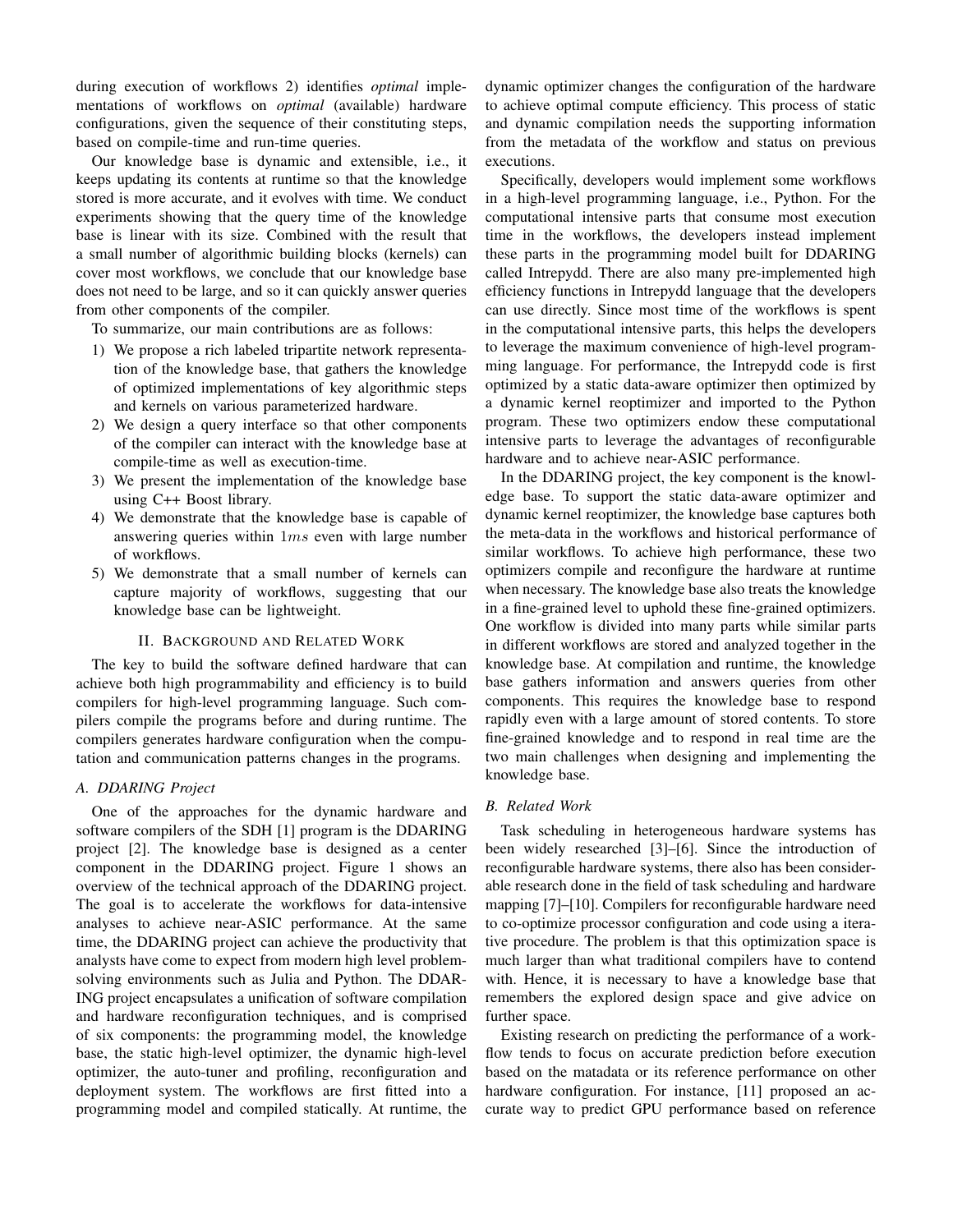

Fig. 1. Overview of DDARING Project [2]



Fig. 2. Interactions of the Knowledge Base with Other Components in the DDARING Project

performance and data access pattern on CPU. However, once the workflows have been executed on GPU several times, the compiler should gather these real performance metrics and analyze these data to predict more accurately for the next runs. Existing compilers designed for heterogeneous architectures, such as HEFT [12], MATEHa [13], etc. decompose the workflows into separate tasks and optimize the task graph execution.

These approaches assume a prior knowledge of communication and computation models and task decomposition. On the contrary, the knowledge base differentiates from these approaches that it is more comprehensive. The knowledge base focuses not just on optimal mapping but also on semisupervised extraction of knowledge from the workflows and development of the performance models. The knowledge base also captures the historical runtime performance data and updates based on the analyses from these data. This allows the knowledge base to evolve across executions of different workflows and to gain performance with the captured knowledge. Eventually, the knowledge base aids the compiler to achieve near-ASIC performance on software defined hardware.

## III. DESIGN

To construct the knowledge base, we view a workflow as a composition of several recurring time-consuming code segments which perform some specific tasks or operations. We denote such code segments as kernel primitives. The knowledge base stores extensive information about decomposition of distinct code modules (steps) into kernels and the optimal mapping of kernels to the underlying reconfigurable hardware.

## *A. Representation*

The knowledge base comprises of a rich tripartite graph representation  $G(V_1, V_2, V_3, E)$  (TGR) as shown in figure 3. The first layer  $V_1$  consists of Domain Specific Language level (DSL) steps. A step is a pattern of computation that can be mapped to one or more kernels. The set  $V_1$  is the steps discovered in a codebase which includes a wide range of data intensive workflows. Each  $u \in V_1$  is attributed with a feature vector  $\vec{u}_a = (\{\mathcal{P}\}, \{\mathcal{M}\})$  to quantitatively represent computational and data access patterns of the step (or part of the workflow) such as access pattern irregularity, data precision, computation to communication ratio and etc. A workflow is a finite-state-machine of the steps in  $V_1$ . A step may have multiple variants in terms of kernels.



Fig. 3. Tripartite Representation of Knowledge Base

Nodes in set  $V_2$  represent bare bone tasks or kernels that form the core of the knowledge base. The connectivity between a step  $u \in V_1$  and the set of kernels  $t \in V_2$ delineates the lower level decomposition of  $u$ . Each edge  $e = (u, t)$  will be attributed with a tuple  $(w_e, d_{id})$ . The weight assignment  $w_e$  encodes meta-data of  $u$  to be passed to  $t$ . The indexing function  $d_{id}$  enables the proposed knowledge base representation to support more than one mapping of a step. For instance, a convolution operation can be represented as 1) a sequence of frequency domain transformation, multiplication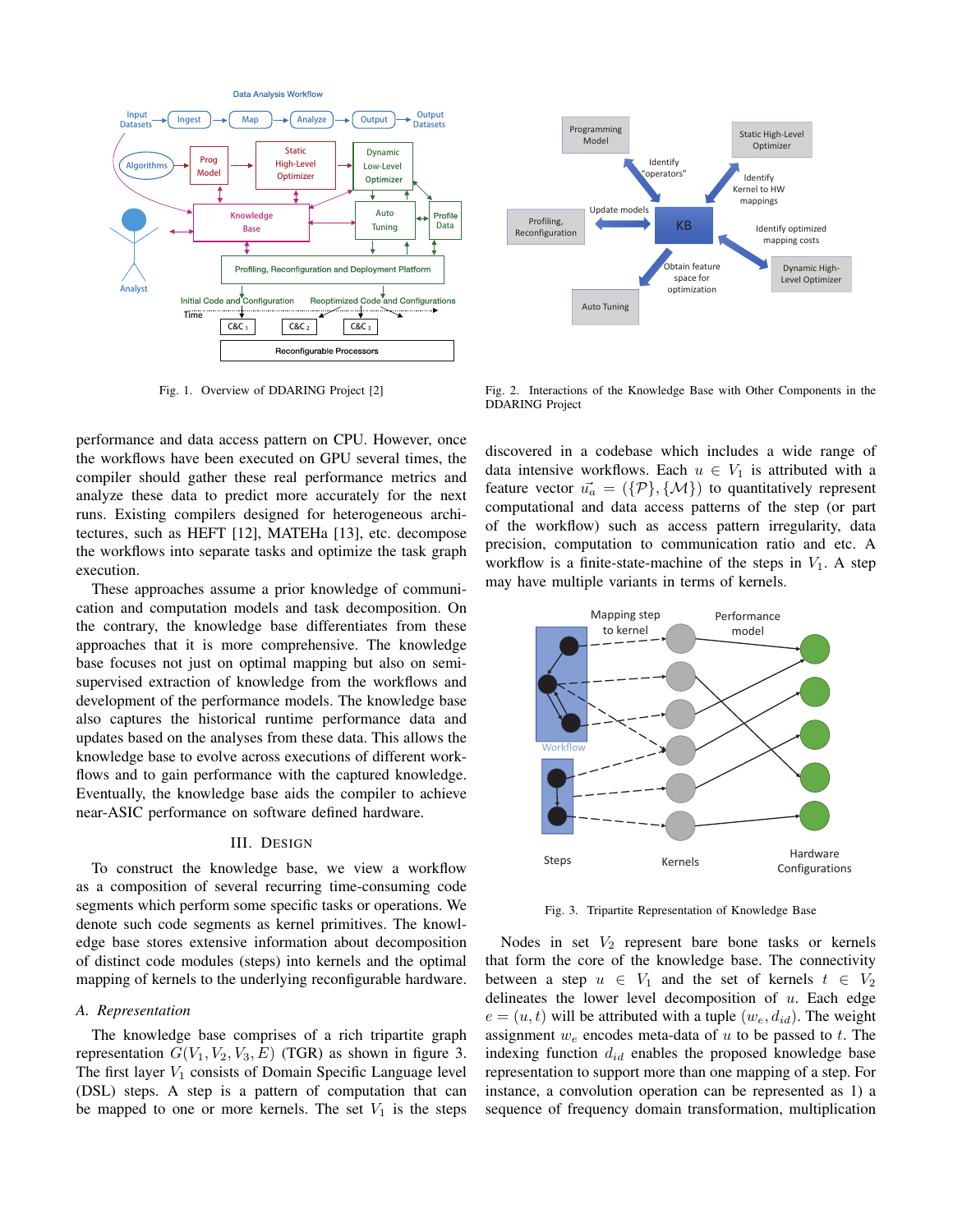and inverse transformation steps  $(d_{id} = 0)$ , or 2) a series of sliding window dot products  $(d_{id} = 1)$ . Frequently cooccurring kernels may be merged to form one kernel for optimized implementations.

The key characteristic of the TGR is that it exposes the resource requirements of the kernels that allow the knowledge base to obtain optimal program decomposition and task ordering across different segments of a given workflow.

The kernels  $t \in V_2$  are computationally primitive units and feature mappings to the underlying reconfigurable hardware platform and the building blocks in it. The hardware configurations and building blocks are represented as vertices  $v \in V_3$ . Note that a kernel can be mapped to one hardware configuration  $(\mathcal{T}, C)$  in multiple ways  $(\mathcal{T})$  with different performance costs  $(C)$ . This is desirable as it would provide ways to schedule a task even if the optimal hardware block for execution is busy. Vertices in  $V_3$  also store their cost of reconfiguration which is taken into account while computing the optimal mapping and overall cost of kernel execution.

Figure 4 shows how the knowledge base stores the node classification workflow. This workflow is manually profiled and its knowledge is inserted into the knowledge base by human hands. As in the first layer  $V_1$ , the workflow is decomposed into four steps: sampling of the neighbors; evaluating the loss function; applying the gradients; and inferencing on test nodes. The first three steps are executed recursively until some termination criteria, followed by the execution of the last step. Based on the metadata of each steps, sampling is mapped to the BFS tree. Loss and gradient are each mapped to the corresponding neural network propagation. Note the dotted line from inference to forward propagation to the FPGA. Since inference does not required high precision as its metadata suggests, the knowledge base captures it and maps it to the FPGA hardware through some quantization technique to fit the FPGA resources.



Fig. 4. Running the Node Classification Workflow using the Knowledge Base

## *B. Creation*

The creation of knowledge base consists of two parts: offline discovery and dynamic updates.

For offline discovery, we start with some chosen typical workflows. These workflows are first decomposed into steps and the steps are then mapped to all possible hardware configurations. We manually profile and construct the performance model for each pair and enter the model into the knowledge base. To begin the construction of the knowledge base, we have two types of kernel: (i) kernels with well-known optimized mappings to hardware such as dense matrix computation, sparse-matrix computation, FFT, etc. (ii) kernels for which optimal mappings are not known. We apply clustering algorithm to find associations of Type (ii) kernels with Type (i) kernels so that we can identify mapping of the input program to the kernels. Intuitively, if an unknown step  $P$  has high similarities with a known step  $M$ , it is likely that the optimal hardware configuration for M will achieve high performance on  $P$  as well. However, instead of using the configuration of a single step, we use the similarities with multiple steps obtained by clustering, to generate performance cost estimates for kernels in P for possible configurations  $v \in V_3$ . We also take into account the fact that a step is a sequence of kernels, and the ordering may result in different preferences of hardware configurations. To address such sequential nature of workflows that can be solved by using sequence labeling algorithms. In the SDH [1] program, we profile the codebases provided by the HIVE [14] and D3M corpora and create the knowledge base accordingly.

For dynamic updates, the profiling and reconfiguration component in the DDARING project starts with the performance model obtained in offline discovery. As it analyzes and runs the program, it will update its own prediction model and also share the updates with the knowledge base dynamically. Thus, the knowledge base will not only be able to update existing cost models, but also create kernels and learn optimal configurations at runtime.

#### *C. Interaction with Other Components*

The knowledge base is the hub of the DDARING project. All other components provide inputs to, or consult queries from the knowledge base. Figure 2 shows the interactions between the knowledge base and the other five components. Specifically,

- Programming Model: The knowledge base obtains input datasets and supervision from analyst and bootstrap. The knowledge base analyzes the programming model to specify and segments steps into kernels.
- Static High-Level Optimizer: Static High-Level Optimizer consults the knowledge base to identify configurations for key steps. The knowledge base also uses the Static High-Level Optimizer in the offline discovery.
- Dynamic High-Level Optimizer: Dynamic High-Level Optimizer consults the knowledge base to obtain mappings of kernels to hardware building blocks and to construct reconfiguration cost models and to perform lowlevel optimizations.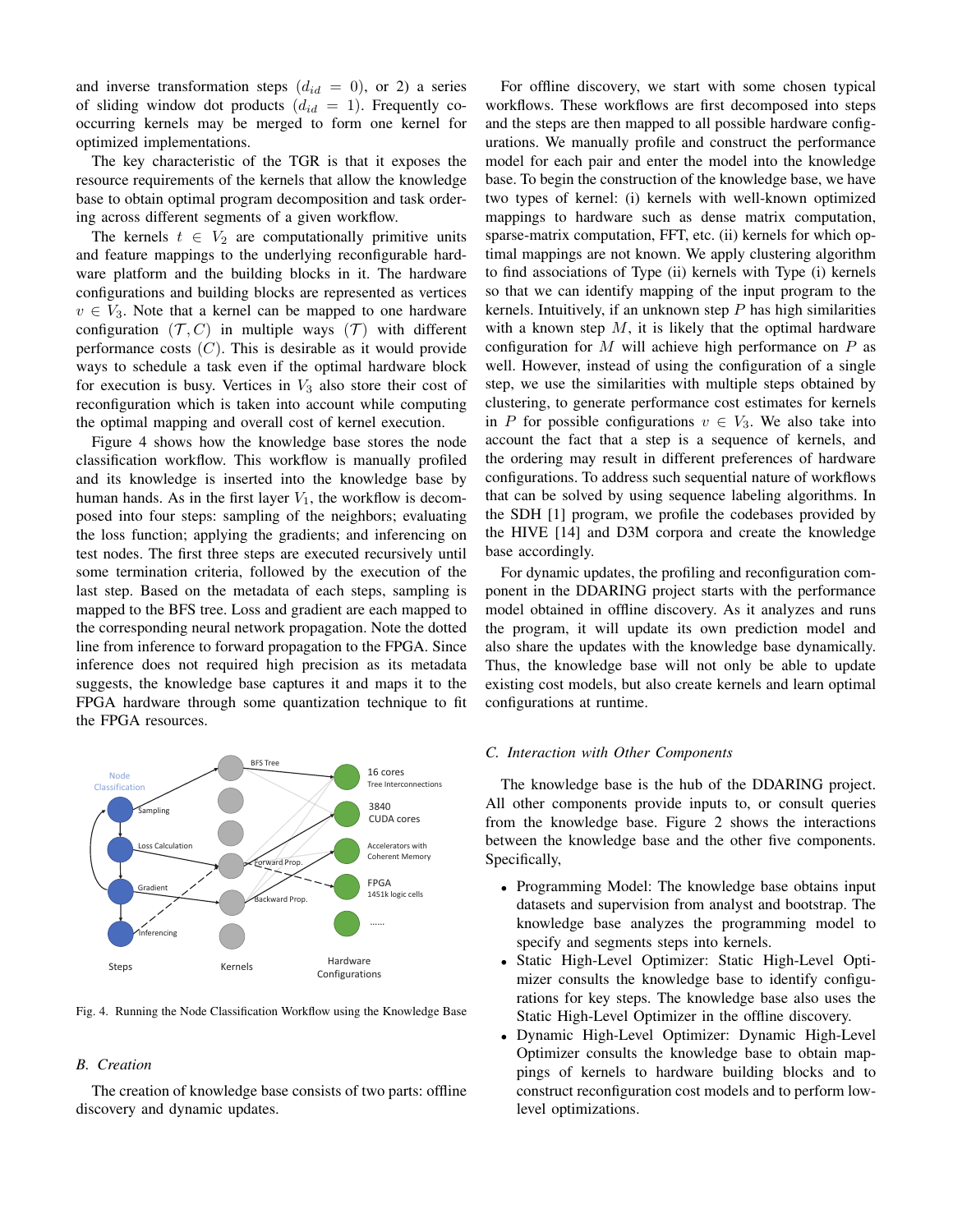- Auto Tuning: Auto Tuning consults the knowledge base to enumerate the set of available optimizations and configurations to find optimal tuning of relevant parameters.
- Profiling, Reconfiguration: Profiling, Reconfiguration and Deployment Platform interacts with the knowledge base to obtain a previously learned performance model and update it online.

These input and output are expected to occur sequentially in each stage of the workflows. The interactions between programming model and static high-level optimizer happen before starting the execution of the workflow. The interaction between dynamic high-level optimizer happens before the execution of a kernel. The interaction between auto tuning happens at the runtime of a kernel. The interaction between profiling and reconfiguration happens after a kernel finishes execution.

## IV. IMPLEMENTATION

The knowledge base is implemented using the Boost Graph Library [15], which provides generic and STL-like graph interface and graph components for C++. We choose to use C++ to implement the knowledge base since the code to execute on reconfigurable hardware is also C++. To ensure good extendibility both in contents and functionality, the knowledge base is stored as a collection of objects. We implement five C++ classes:

- Step t: represents steps in a workflow. This class stores the static features of the step and supplies the features to the map from a step to a kernel.
- Kernel t: represents identified and unidentified kernels.
- Hardware\_t: represents hardware configuration. This class stores hardware characteristics needed when predicting the performance model.
- Kernel\_map\_t: represents the map from step to kernel. This class stores the learnable models give advice on whether one kernel can be used to accomplish the step.
- Performance\_model\_t: represents the map from kernel to hardware configurations. This class stores the learnable models that predict the execution time and energy requirement of executing one kernel on the hardware configuration based on the metadata of the workflow. This model also give advice on which hardware configuration to use for a given kernel.

To realize the tripartite representation of the knowledge base, we use adjacency list with customized vertex properties and edge properties. As discussed in section III-C, we do not consider concurrent queries or updates to the knowledge base. Hence we do not add any locks to these classes or the tripartite graph. Each node in the graph represents either a step, a kernel or a hardware configuration. For node and edge properties, there are indicators distinguishing different classes of the nodes, as well as pointers that point to the subclass (or parent class) of the node. The definition of the Boost graph, vertex properties and node properties are shown in listing 1. The graph representation and the classes can be saved and

```
// one vertex captures a step, a kernel
   or a hardware
typedef struct vertex_properties
{
 bool is_step = false, is_kernel = false
   , is_hardware = false;
  int id;
 Kernel_t *kernel;
 Hardware_t *hardware;
  Step_t *step;
}vertex_properties_t;
// one edge captures a performance model
   or a kernel map
typedef struct edge_properties
{
 bool is_performance_model = false,
   is_kernel_map = false;
  int id;
  Performance_model_t *performance_model;
  Kernel_map_t *kernel_map;
}edge_properties_t;
typedef boost::adjacency_list<boost::vecS
   , boost::vecS, boost::undirectedS,
   vertex_properties_t, edge_properties_t
   > graph_t;
```
Listing 1. Code Snippet on Defining the Knowledge Base

loaded to or from an XML file so that the identified knowledge can be stored and reused. This is helpful when the developers want to load some pre-learned knowledge base and update it after discovering new kernels and performance models.

# V. PERFORMANCE

The knowledge base should be able to answer queries from other components in the compiler in real-time. We evaluate the performance of the knowledge base using three types of queries,

- Type 1 query: For a given step in the knowledge base, return all kernels linked with that step.
- Type 2 query: For a given kernel and a given hardware configuration in the knowledge base, return the performance model for executing the kernel on the hardware configuration.
- Type 3 query: For a given kernel in the knowledge base, return the performance models for executing the kernels on all hardware configurations.

We measure the average query time of these three types of queries in different sizes of knowledge bases. For each step, we assume that there are  $k$  connections to  $k$  kernels, where  $k$  is chosen randomly from the geometric distribution with probability p. The average number  $1/p$  represents the average number of kernels connected to one step. We fix the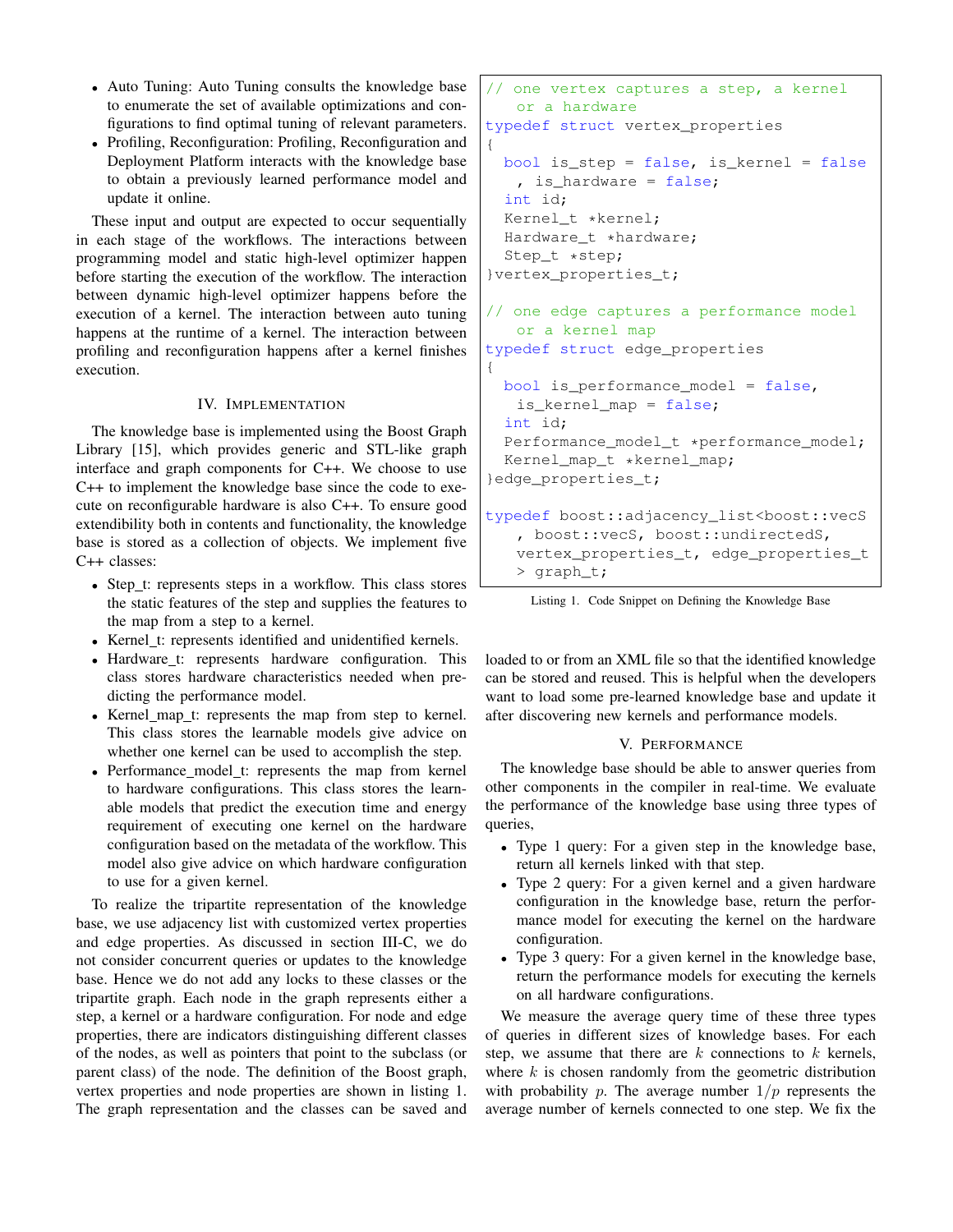number of hardware configurations to be  $h$  since the type of hardware is fixed in most scenario. Figure 5 shows the average query time for different sizes of the knowledge base. We can see that the query time increases linearly with the number of steps in the knowledge base. Type 3 query need the most time while type 2 query need the least time. All queries could be answered in 1ms even in a significantly large knowledge base (in reality, the number of steps in the current knowledge base is less than 200). The peak in average query time is due to the characteristics of cache.



Fig. 5. Average query time for different size of the knowledge base with probability  $p = 2/3$  and number of hardware configurations  $h = 10$ .

We define the coverage of a workflow as the fraction of identified kernels in the knowledge base linked to all its decomposed steps. For example, a workflow is decomposed into two steps  $S_1$  and  $S_2$ .  $S_1$  is linked to kernel  $K_1$  and  $S_2$ is linked to kernel  $K_2$  and  $K_3$ . If the knowledge base stores two kernels  $K_1$  and  $K_2$ , we say that the coverage of this workflow in this knowledge base is 2/3 and the uncoverage of this workflow is  $1/3$ . To model the coverage, we assume that when a randomly selected workflow wants to run a kernel, the kernel is selected base on preferential attachment rule where the probability of selecting one kernel is proportional to the sum of frequency of this kernel and a fixed parameter  $\lambda$ .

Figure 6 shows the predicted and real uncoverage of all workflows in the SDH [1] codebases. The predicted uncoverage fits the real one accurately with  $\lambda = 2.5$ . We can also see that the coverage increases exponentially with the number of kernels in the knowledge base, which means that a small knowledge base is enough to serve most of the workflows.

Although the average query time increases linearly with the size of the knowledge base, we do not need a large knowledge base when there is a large number of workflows. Combined with the fact that the query time of knowledge base is linear with the size of stored kernels, we can conclude that the knowledge base can answer queries rapidly regardless of the number of workflows captured in that knowledge base.





Fig. 6. Uncoverage of SDH Workflows with Number of Kernels: Comparison of real values with the simulation-based predictions.

## VI. DISCUSSION AND CONCLUSION

We proposed a tripartite graph representation design and the C++ implementation of the knowledge base in the DDARING [2] project. The knowledge base takes input of datasets of codes, metadata, prediction model updates, and outputs mappings from steps to kernels and predictions of performance such as execution time, needed by other components in the DDARING project. As a part of the knowledge base, in a separate work, we have also developed light-weight neural-network based performance models to predict the execution times of kernels [16]. Our knowledge base is capable of responding to queries from other parts of the compiler within 1 ms even for large number of kernels. Although, we experimentally show that only using few kernels the knowledge base can cover a large number of workflows. In the next step of the DDARING project, we will show speedup results of executing workflows by the reconfigurable hardware and DDARING compiler using the knowledge base.

We believe that the knowledge base that gathers information on the metadata of the programs and learns mappings and performance models is central to compiler optimizations on reconfigurable devices. With the knowledge base, compilers also benefit when scheduling for non-reconfigurable devices such as the CPU and GPU. Even though the knowledge base is designed to support the DDARING project, our framework is generic and can be applied to most hardware platforms and programs.

#### ACKNOWLEDGEMENT

This material is based on work supported by the Defense Advanced Research Projects Agency (DARPA) under BAA Number HR001117S0055. Any opinions, findings and conclusions or recommendations expressed in this material are those of the authors and do not necessarily reflect the views of DARPA.